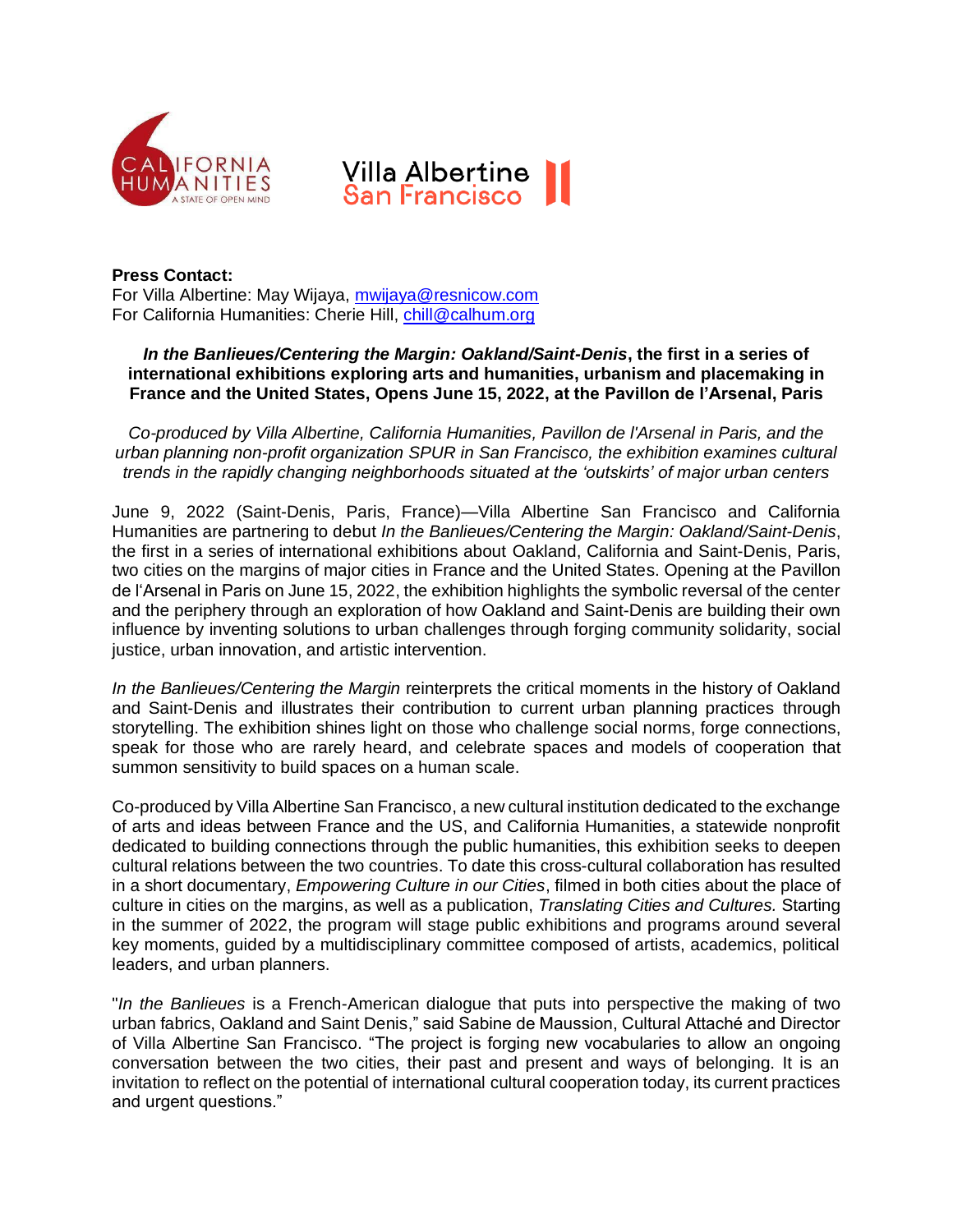"The project amplifies the stories of those who make up the richness of our communities, revealing the local resources as well as the crucial role that artists and cultural organizations play in the making of more inclusive and creative cities," said Julie Fry, President and CEO of California Humanities.

"Oakland and Saint-Denis have long been breeding grounds for artistic creation. By centering those who are rarely heard, those who challenge ideas, the exhibition gives voice to cultural actors who question urban planning practices alongside the inhabitants and propose concrete solutions," said Laure Gayet and June Grant, co-curators of *In the Banlieues: Oakland/Saint-Denis* in a joint statement. "Gathering a hybrid composition of archival images, models, paintings, artistic installations, objects, and videos, this exhibition explores cultural and residential practices in urban planning. Places, people, and stories are at their core, drawing far from clichés portraits of composite suburbs. There is an urgent need to recognize those who live there on a daily basis, those who work and create there."

In France, the exhibition will take place in four stages:

- At the Pavillon de l'Arsenal from June 15 to the end of August 2022
- In Saint-Denis: in public spaces from September 2022
- At the Maison des Sciences de l'Homme Paris Nord from September 17 to December 2022.

In California, the exhibition will be presented beginning July 21 at SPUR, an urban planning nonprofit organization in the San Francisco Bay Area, and in various locations in Oakland beginning in August 2022.

Conceived by the Franco-American curatorial duo Laure Gayet (Légendes Urbaines) and June Grant (BlinkLAB Architecture), the exhibition offers a three-pronged approach: a historical rereading of the urban, social, and cultural construction of the two cities; a narration of the lived experience of residents on the fringes of the dominant image of society; and a Franco-American review of tools and projects based on key themes.

## **Exhibition Works**

Several artists were invited to share new narratives of the inhabitants and territories at the heart of the exhibition through performances and public creative works. Among the works included in this traveling exhibition are:

## **Portraits** *moi Dionysienne - moi Dionysien* **by Claire Doutriaux, Arte**

*Moi Dionysienne, Moi Dionysien* is a selection of the 365 portraits made by Claire Doutriaux, creator of the weekly ARTE program Karambolage, in partnership with Arte. For two years, Claire Doutriaux has asked the inhabitants of Saint-Denis to present an object that is important to them. More than 350 people of all ages and backgrounds have participated in the project, resulting in 365 one-to-two-minute short films with portraits that are sometimes joyful, sometimes melancholic, often full of humor, and offer a moment of intimacy and humanity for each protagonist that also allows us to discover other cultures and worlds. The portraits will also be presented in several media libraries and neighborhood houses in Saint-Denis in the summer and fall of 2022.

*"Of the 193 nations listed by the UN, some 137 are represented in Saint-Denis. Also, this large suburban city is a kind of laboratory for today's France; also,*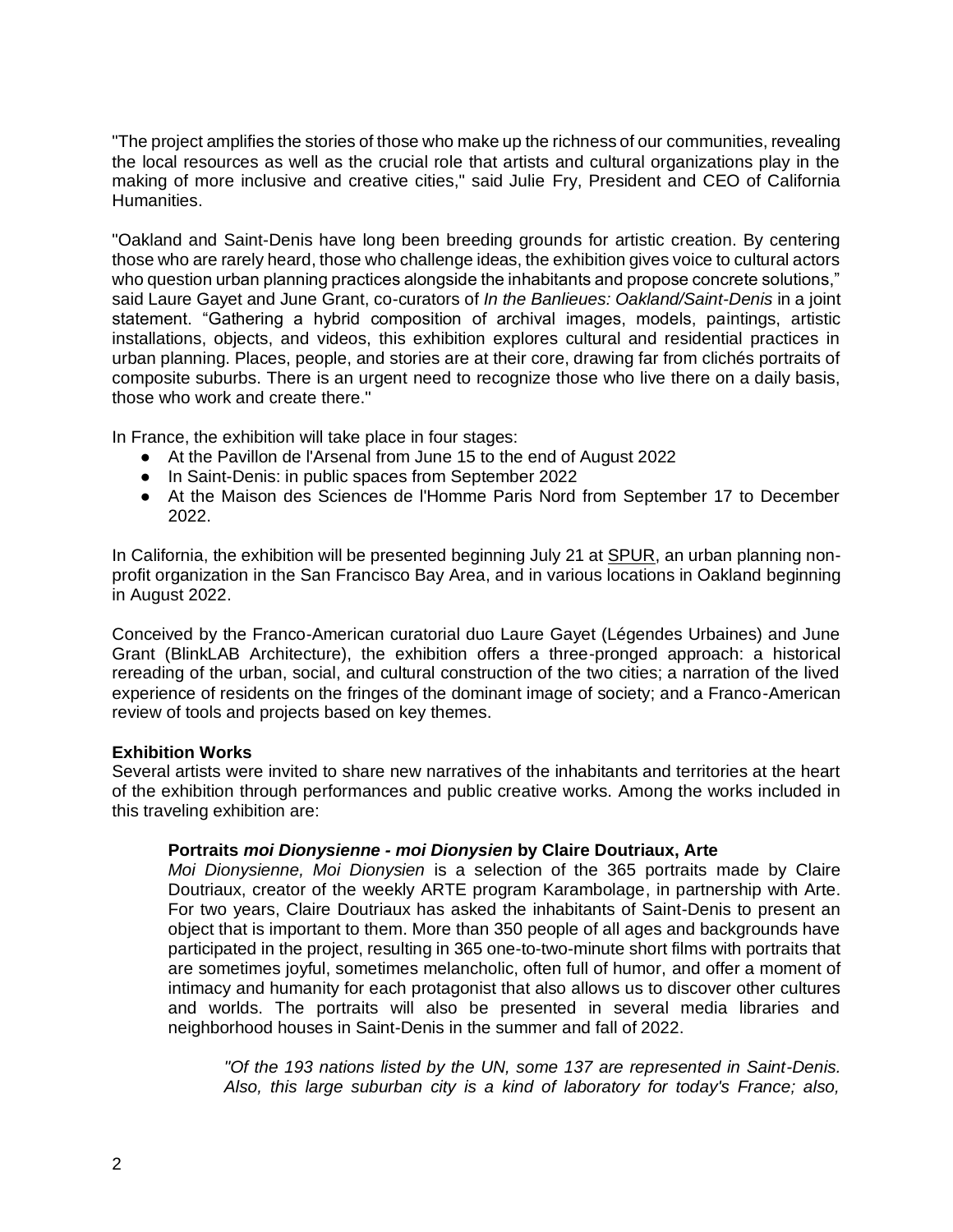*beyond Saint-Denis, the whole of these films draws us a portrait of tomorrow's France." - Claire Doutriaux*

**SPACES: Our stories–duet stories and choreography, Kaimera Productions, 2022** SPACES is a choreographic creation in public space, each edition of which is built with and for the inhabitants of the place where it is located. Participative and immersive, SPACES is built around the intimate stories of inhabitants and storytellers, mixed with dance, music, and video projections. A video installation at the center of the exhibition shows dance duets from the cities of Saint-Denis and Oakland. Performances will take place on June 25, 29, 30, and July 1, 2, 6, 7, 9 between the Halle du Marché and the Basilica of Saint-Denis.

*"How can we not feel a moment of connection after listening to this life story of a stranger who has offered up a part of himself? [...] SPACES is our little antidote to the division that society is experiencing. It is an invitation to heal together, locally and globally." - Simón Adinia Hanukai, Artistic Director and Stage Director, Kaimera Production*

#### **"Royal" portraits of Sophie Comtet Kouyaté**

A selection of "royal" portraits of the inhabitants of Saint-Denis by Sophie Comtet Kouyaté will be presented at the Pavillon de l'Arsenal, an invitation to cross the Boulevard Périphérique and discover the Polyphone exhibition at the Paul Eluard Museum in Saint-Denis from June 15 to November 7, 2022.

#### **VENTiLATE by Lamyne M**

Born in Cameroon, visual artist and performer Lamyne M's project, "VENTiLATE" explores our survival in the face of the challenges of global warming and the threat of the COVID pandemic. He lives and works in Saint-Denis.

Other featured artists include:

#### **Amir Aziz, Oakland Photographs, Multimedia journalist and OaklandSide reporter**

Many of the stories about Oakland offered in the exhibition are illustrated by the photographs of Amir Aziz. An Oakland native, Amir uses photography to document the life and times in which his rapidly changing community lives. From Black Panther women to Indigenous Peoples' celebrations, he creates a continuous archive of local events and social justice movements in the United States and abroad with his camera.

**ayodele nzinga, MFA, Ph.D., Poet Laureate, A Message to Saint-Denis and Oakland** The complexity and nuanced beauty of the Oakland spirit resonates in the work by the city's first poet laureate, ayodele nzinga. nzinga is a poet, essayist, actress, director, playwright, and producer. For this exhibition, she wrote a message to the cities of Oakland and St. Denis that resonates with compassion and can be read through the landscape of the exhibition.

### **EastSide Arts Alliance Collective,** *Painting the Streets–Oakland's Revolt In Times Of Rebellion*

The first copies of *Painting the Streets - Oakland's Revolt In Times Of Rebellion*, a book by the EastSide Arts Alliance Collective, will be on display at the exhibition. It features murals painted in 2020 in response to the COVID-19 pandemic and its impact on minority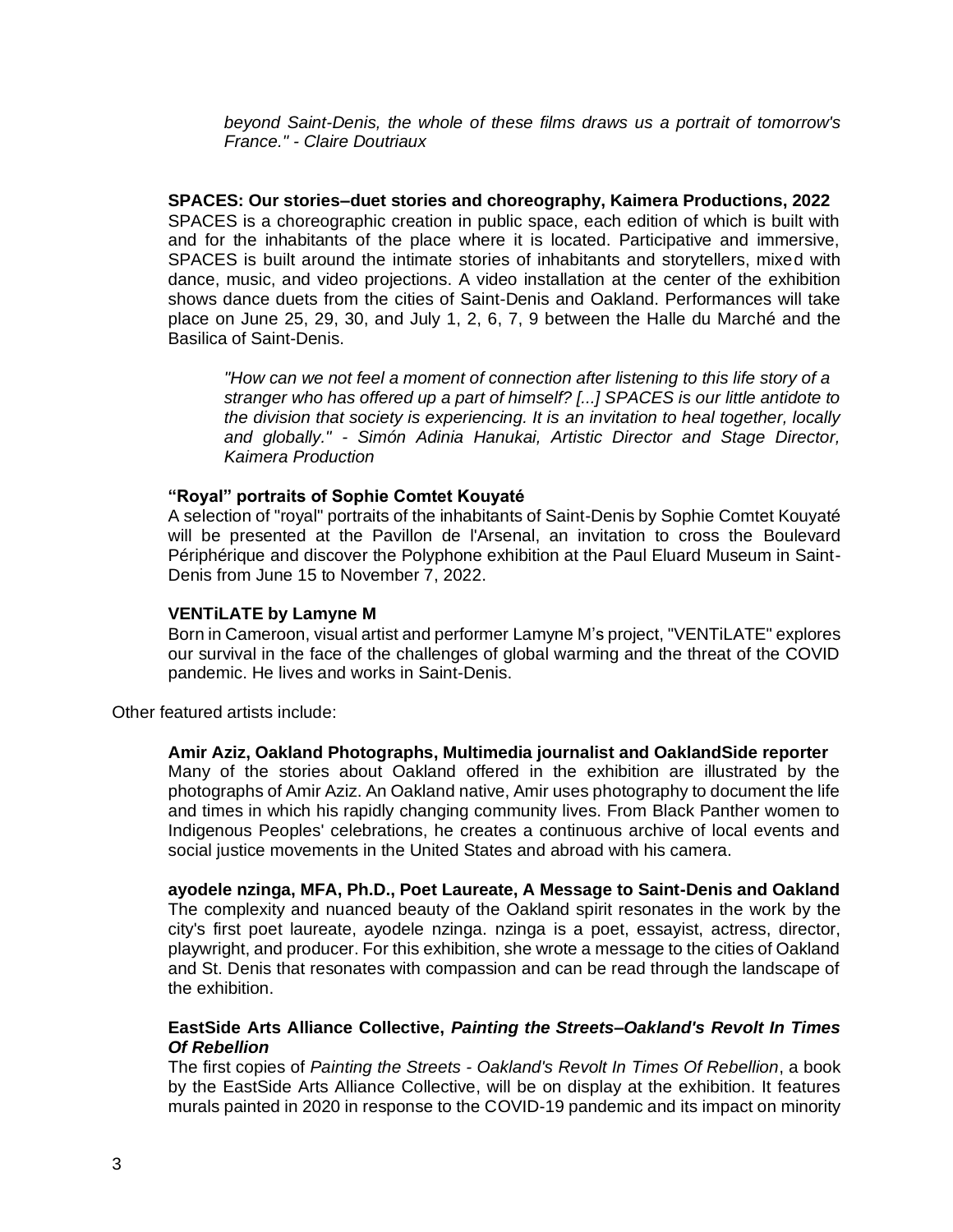residents. The foreword is by Ashara Ekundayo, Oakland-based curator, and editor of BLATANT-zine. EastSide Arts Alliance is a collective of Third World artists, cultural workers, and residents from minority populations, committed to working in the San Antonio neighborhood and other Oakland neighborhoods to support a creative environment that improves the quality of life for residents and advocates for progressive, systemic social change.

## **Favianna Rodriguez,** *The Living Schoolyard*

*The Living Schoolyard* is an environmental education and design collaboration between Oakland-based interdisciplinary artist, cultural strategist, and social justice activist Favianna Rodriguez and the Marham Elementary public-school administration. Marham Elementary's recently completed *Living Schoolyard* includes 84 trees added to provide shade, an outdoor classroom space, a turf play field that will also capture stormwater runoff, and a garden. Rodriguez's art and practice addresses migration, gender discrimination, climate change, and racial equity. Her work boldly retraces current myths, histories, and cultural practices, while healing wounds from the past

# *In the Banlieues* **Events**

Related events including conferences, meetings, and festivals will be open to the general public from June to December 2022. These events include:

## **City/Cité Conversation Series – online**

Offered by Villa Albertine San Francisco and California Humanities, the online lecture series invites cities around the world to share their cultural and urban innovations. Past meetings have featured urban planning experts and artists from Detroit, Chicago, and Paris as well as the mayors of Saint-Denis and Oakland.

## **Street Art Festival, cross street art residencies 22/23**

In partnership with the Street Art Avenue Festival and the city of Saint-Denis, two artists from Oakland and Saint-Denis will be invited to Saint-Denis for a residency to create a collaborative work at the Saint-Denis Canal as part of the 2023 Street Art Avenue Festival.

### **Additional events to be announced**

The public will be invited to participate in the various events organized from June to December 2022 as part of Périféeries, the European Capital of Culture candidacy of the territories of Saint-Denis, Plaine Commune, and Seine-Saint-Denis, partner of the exhibition *In the Banlieues: Oakland/Saint-Denis*. Throughout the program, the Art Explora volunteer community will offer informal conversations around works of art in several EHPAD, hospitals, and leisure centers in the area. To fight against all forms of isolation and social and geographical exclusion, everyone will be able to get involved close to home to (re)create links through the arts and culture.

Additional public programs will be presented in Oakland and San Francisco and at several cultural and iconic venues in the city.

This project is co-produced by Villa Albertine San Francisco and California Humanities, and presented by the Pavillon de l'Arsenal, Paris, and SPUR, San Francisco, as well as with the support of the 836M Foundation, the French Institute, the Art Explora Foundation, the cities of Oakland and Saint-Denis, and Arte.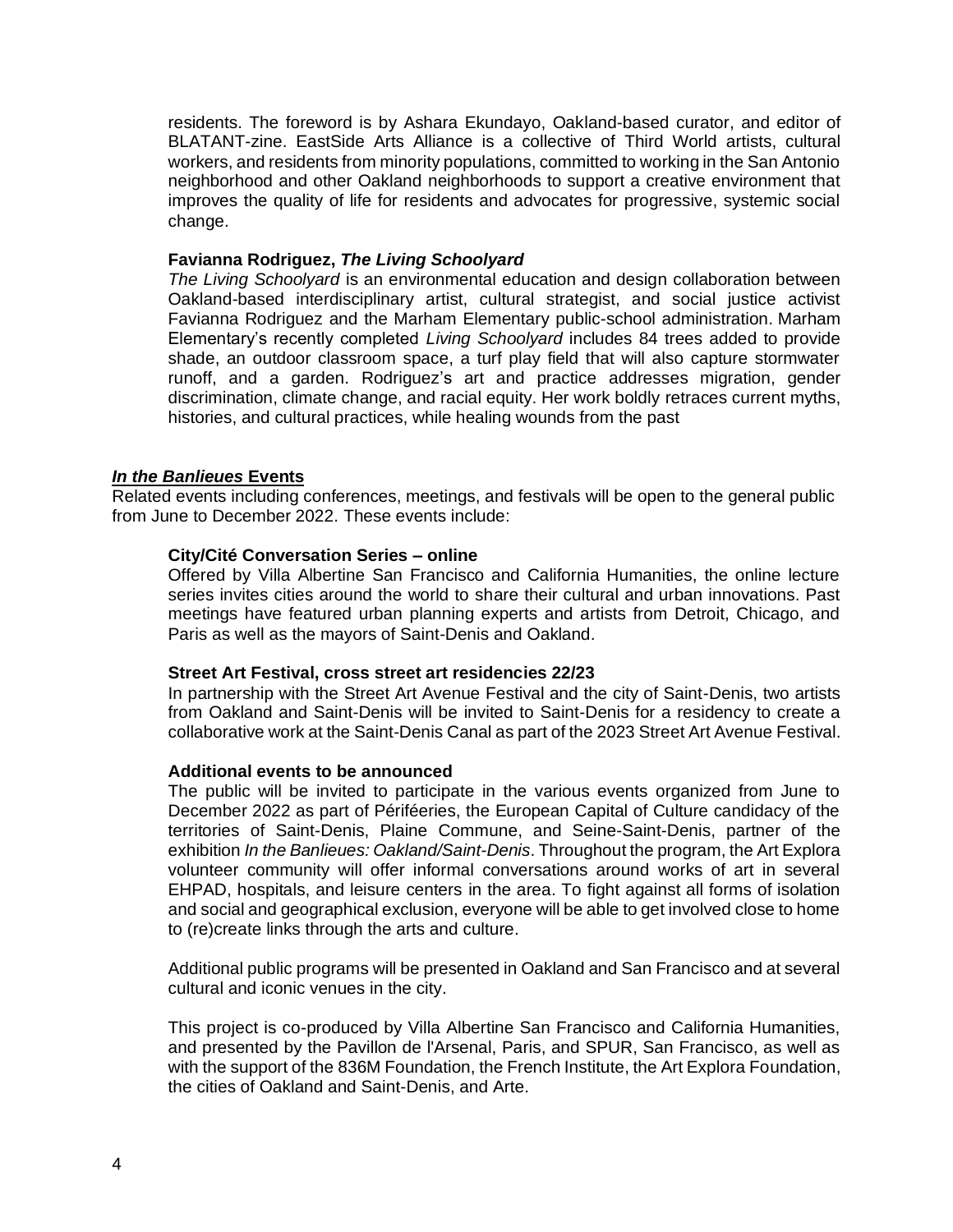# **CO-PRODUCERS**

# **About Villa Albertine**

Villa Albertine is a new kind of cultural institution whose mission is to create a community that links France and the United States in a shared exploration of arts and ideas. With a team of 80 people deployed in 10 major cities—Atlanta, Boston, Chicago, Houston, Los Angeles, Miami, New York, New Orleans, San Francisco, and Washington, D.C.—Villa Albertine presents its innovative programming nationwide. This includes 60 customized residencies for artists, thinkers, and cultural professionals; a series of cultural and humanities initiatives and events; a magazine; and resources and convenings for professionals in the cultural sphere. Villa Albertine is an institution of the French Ministry for Europe and Foreign Affairs, with support from the French Ministry of Culture.

Villa Albertine San Francisco is a branch of the Villa Albertine network working in conjunction with the French American Cultural Society. For more information, please visit villa-albertine.org or follow Villa Albertine on Facebook at @villaalbertineusa*.*

# **About California Humanities**

California Humanities, a statewide nonprofit partner of the National Endowment for the Humanities, promotes the humanities—focused on ideas, conversation, and learning—as relevant, meaningful ways to understand the human condition and connect people to each other in order to help strengthen California. California Humanities has provided grants and programs across the state since 1975. To learn more, visit [calhum.org,](https://calhum.org/) or like and follow on [Facebook,](https://www.facebook.com/calhumanities/) [Twitter,](https://twitter.com/Cal_Humanities) and [Instagram.](https://www.instagram.com/california_humanities/)

# **PARTNER LOCATIONS**

## **The Pavillon de l'Arsenal**

The Pavillon de l'Arsenal is an information, documentation, and exhibition center for urban planning and architecture in Paris and the Paris metropolitan. The center will present the *In the Banlieues* exhibition from June 15 to the end of August 2022. For more information, visit the Pavillon de l'Arsenal on Facebook at @PavillonArsenal.

## **SPUR**

SPUR is a public urban planning organization based in the San Francisco Bay Area. Working on innovative practices to address contemporary urban planning issues, SPUR will present the *In the Banlieues* exhibition beginning July 21. For more information, visit [https://www.](https://www/)spur.org/

## **Maison des Sciences de l'Homme Paris Nord**

Founded in Saint-Denis in 2001, the Maison des Sciences de l'Homme Paris Nord, supported by the CNRS and the universities of Paris 8 and Sorbonne Paris Nord, is a research and services institution dedicated to the development, promotion and dissemination of research in the humanities and social sciences.

# **PARTNERS**

# **836M**

836M is an innovative foundation based in San Francisco that brings contemporary art to life through exhibitions and by supporting emerging and established artists. Beginning in 2021, 836M initiates partnerships in Europe promoting diversity, social inclusion, and dialogue between